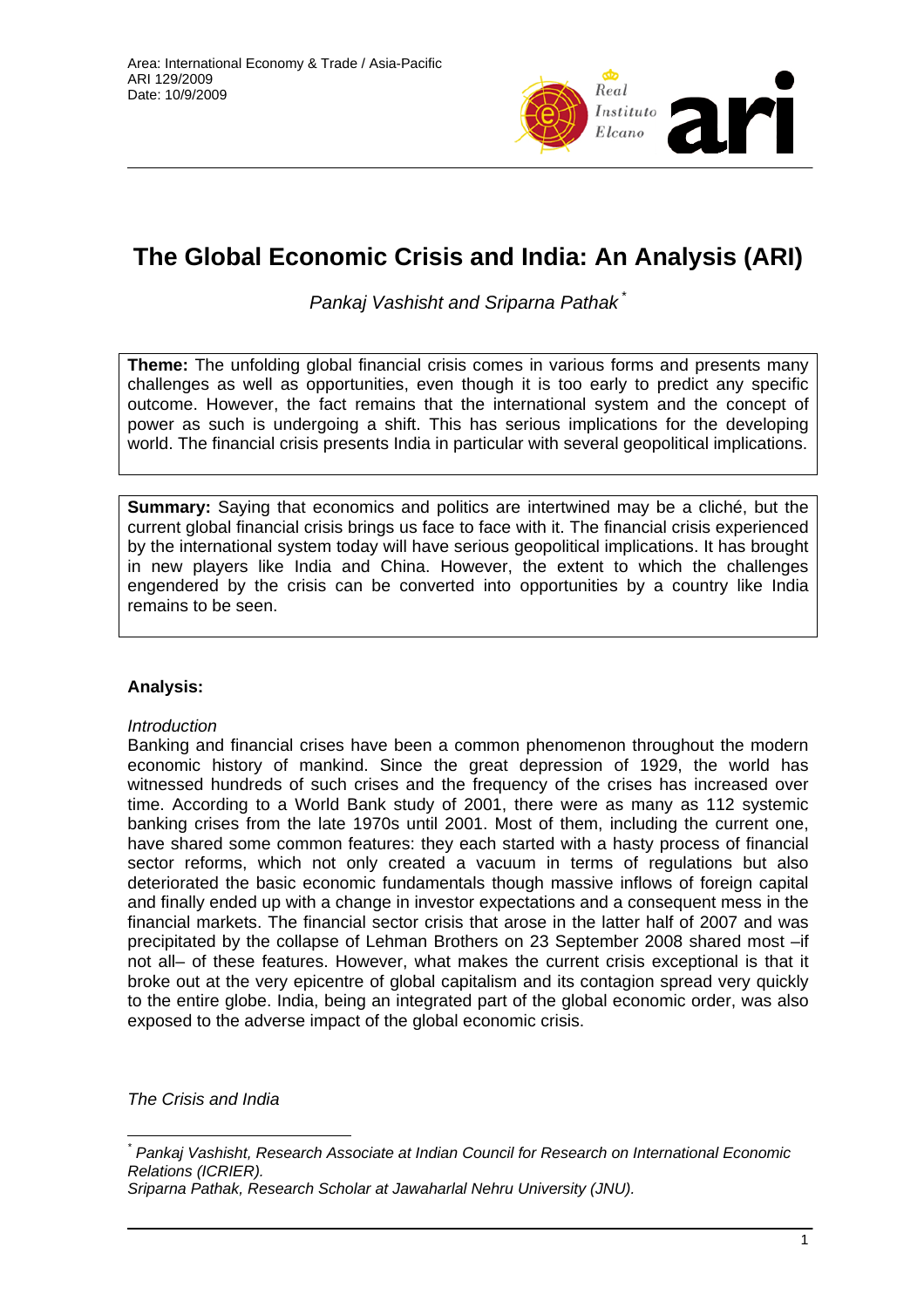

The impact of the global crisis on India can broadly be divided into three different aspects: (1) the immediate direct impact on its financial sector; (2) an indirect impact on economic activities; and (3) potential long-term geopolitical implications. Fortunately, India, like most of the emerging economies, was lucky to avoid the first round of adverse affects because its banks were not overly exposed to subprime lending. Only one of the larger private sector banks, the ICICI, was partly exposed but it managed to counter the crisis through a strong balance sheet and timely government action. The banking sector as whole maintained a healthy balance sheet and, over the third quarter of 2008 –a nightmare for many big financial institutions around the world–, India's banks reported encouraging results and witnessed an impressive jump in their profitability.

However, the indirect –or second-round– impact of the crisis has affected India quite badly. The liquidity squeeze in the global market following Lehman Brothers' collapse had serious implications for India, as it not only led to massive outflows of Foreign Institutional Investment (FII) but also compelled Indian banks and companies to shift their credit demand from external sources to the domestic banking sector. It thereby exerted pressure on domestic market liquidity, thereby giving rise to a credit crunch. Coupled with the ensuing loss of confidence, this increased the risk aversion of Indian banks, hurting credit expansion in the domestic market.

Additionally, given the recession in the developed world, the demand for Indian exports in their major markets has almost collapsed. Merchandise exports shrank by more than 17% from October 2008 to May 2009. The decline in exports has accelerated, with a drop in May 2009 of 29.2% compared with May 2008. Likewise, exports of services are also facing a steep downturn. In the third quarter of 2008-09, growth in services exports declined to a mere 5.9%, compared with 34% in the same period a year back. Earnings from travel, transport, insurance and banking services have contracted, while the growth of software exports declined by more than 21 percentage points. The real shock came in the fourth quarter of 2008-09 when services exports contracted by 6.6% over the same period a year back.

The impact of the global crisis on the real economy became evident in the second half of 2008-09 when, giving the lie to optimistic official pronouncements, the Indian economy grew by a modest 5.8%, significantly below the 9.0% recorded in the same period of 2007-08, and after having achieved GDP growth of 7.8% in the first half of 2008-09. At the sectoral level, robust growth in community, social and personal services (up 17.5%) and financial, real estate and business services (up 8.9%) enabled the services sector to maintain healthy growth despite the sharp decline in trade, hotel, transport and communication services. The secondary sector in general and the manufacturing sector in particular performed extremely poorly. In the wake of a decline in domestic and export demand, the manufacturing sector contracted by 0.3%, while growth in construction slowed down significantly from 8.3% to 5.5%.

The geopolitical impact, which is likely to be the most significant for India, is still unfolding. With the global financial crisis as a backdrop, there is a growing sense of insecurity in the international system. Predictions that point to an increase in conflicts over the world, particularly over resources, are being made repeatedly. With the onset of the financial crisis, roughly a quarter of the states in the international system are already experiencing low level instability, such as government changes. Destabilisation could be one of the most severe spill-over effects of the global financial crisis for developing countries. The likely effect could be that many sectors in developing societies will receive fewer funds,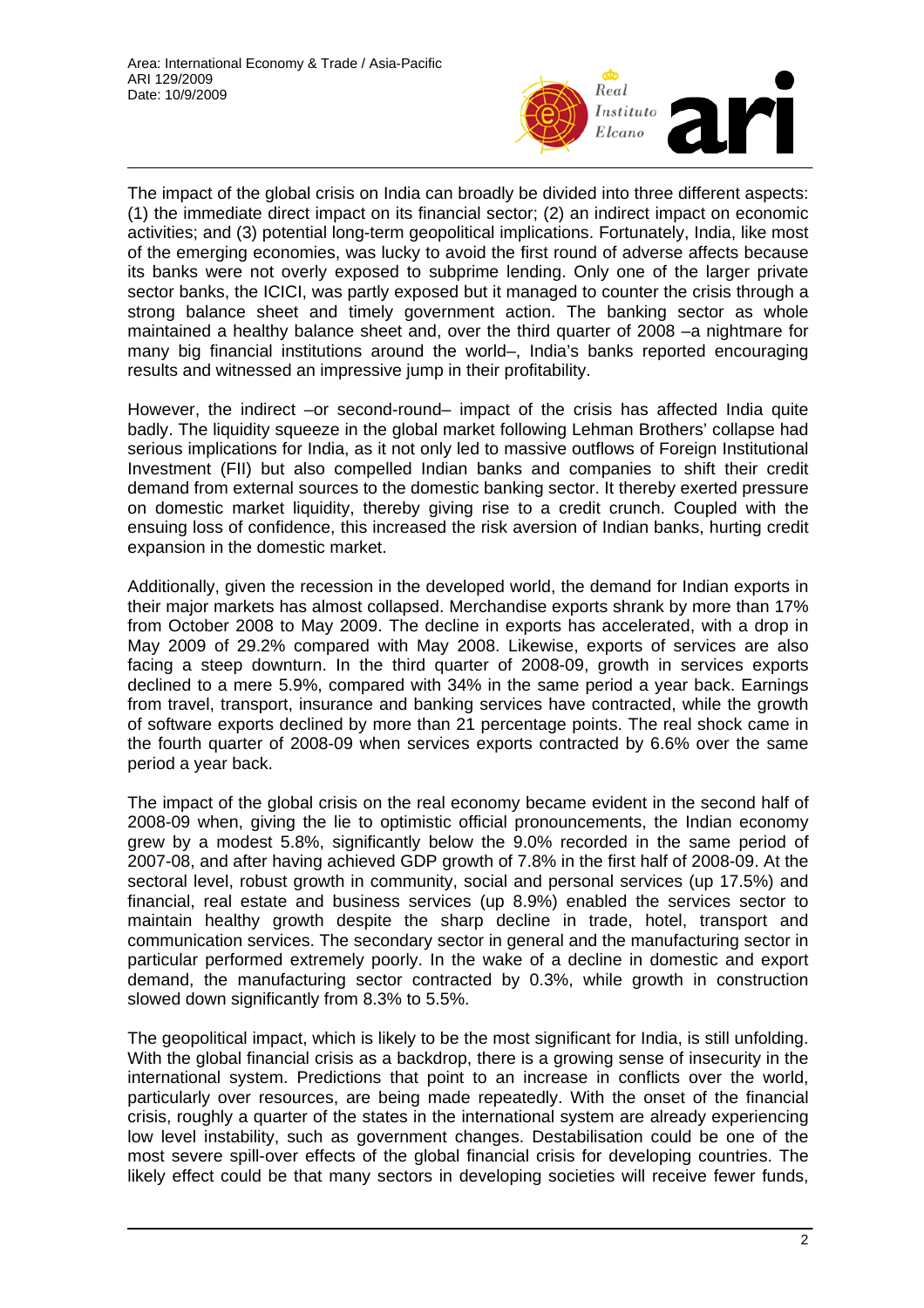

leaving local governments to re-think the allocation of resources between health, education, economic development and other areas. This will inevitably create growing disparities, tensions and unrest, all of which could be aggravated by problems related to corruption and poor governance. The prevailing food crisis could lead to an even more serious effect of the financial crisis.

Thus, as these scenarios make clear, the crisis is creating new flash points for unrest and conflict. Furthermore, as a result of financial constraints the deployment of peacekeeping operations is already being hindered and is likely to become even more of a burden – making it a low priority for the US, EU, NATO and UN–. In such a situation, the image of a more unstable –almost Kaplanesque– world is starting to grip the imagination of many.

The economic crisis currently facing the world will have the greatest toll on countries that are already at the limits of economic endurance. There could be an increase in what are termed 'failed' and 'failing' states, along with greater possibilities of radicalisation in the international system, combined with an expansion of conflict zones in various parts of the world. Although this might suggest an extremely grim scenario, the fact is that India's neighbourhood is one of the most susceptible to it.

In any case, India has long-standing border disputes with at least two of its neighbours in South Asia –Pakistan and China– and faces the threat of militant terrorist organisations operating from Pakistani territory. Furthermore, Bangladesh, another of India's South-Asian neighbours, is suspected of being a shelter for militants who have repeatedly caused extensive damage in India. Therefore, although India has escaped the financial crisis without much damage, it can be argued that because of its geopolitical location in South Asia, the consequences of the global financial crisis could become severe.

It is useful to look at China to understand what the geopolitical implications of the global financial crisis could be for India. Even though China has US\$2 trillion in foreign currency reserves at its disposal, the global financial crisis has caused widespread poverty, unemployment and inequality. China's growth was largely due to the Open Door Policy initiated in 1978, as a result of which it became the manufacturing platform of the world. China largely depends on exports for its growth, making the maintenance of high growth levels one of its foremost foreign policy priorities. Chinese exports mainly go to the Western World, primarily the US and the EU. However, given the global financial crisis, demand for Chinese goods in the US and EU has severely declined, hitting the manufacturing sector of the Chinese economy in a drastic manner. Unemployment is one of China's chronic maladies, and is at present so severe that predictions suggest that it could even lead to the collapse of the regime if the problem is tackled not in a timely and appropriate manner. This would have a serious impact on India, which requires a stable China in the region, as it could lead to political instability, growing radicalism, widespread migration, changing demographic trends and a deteriorated economic partnership between India and China.

Besides the threat of a regime change in China, the probable effects of the global financial crisis in Asia could include perceptions of renewed energy scarcity. This could lead countries to take action to ensure their future access to energy supplies. In a worst-case scenario even interstate conflicts would be possible, although action short of war would also have serious geopolitical implications. Maritime security concerns have lead to naval build-ups and modernisation efforts, such as the development in India and China of bluewater naval capabilities.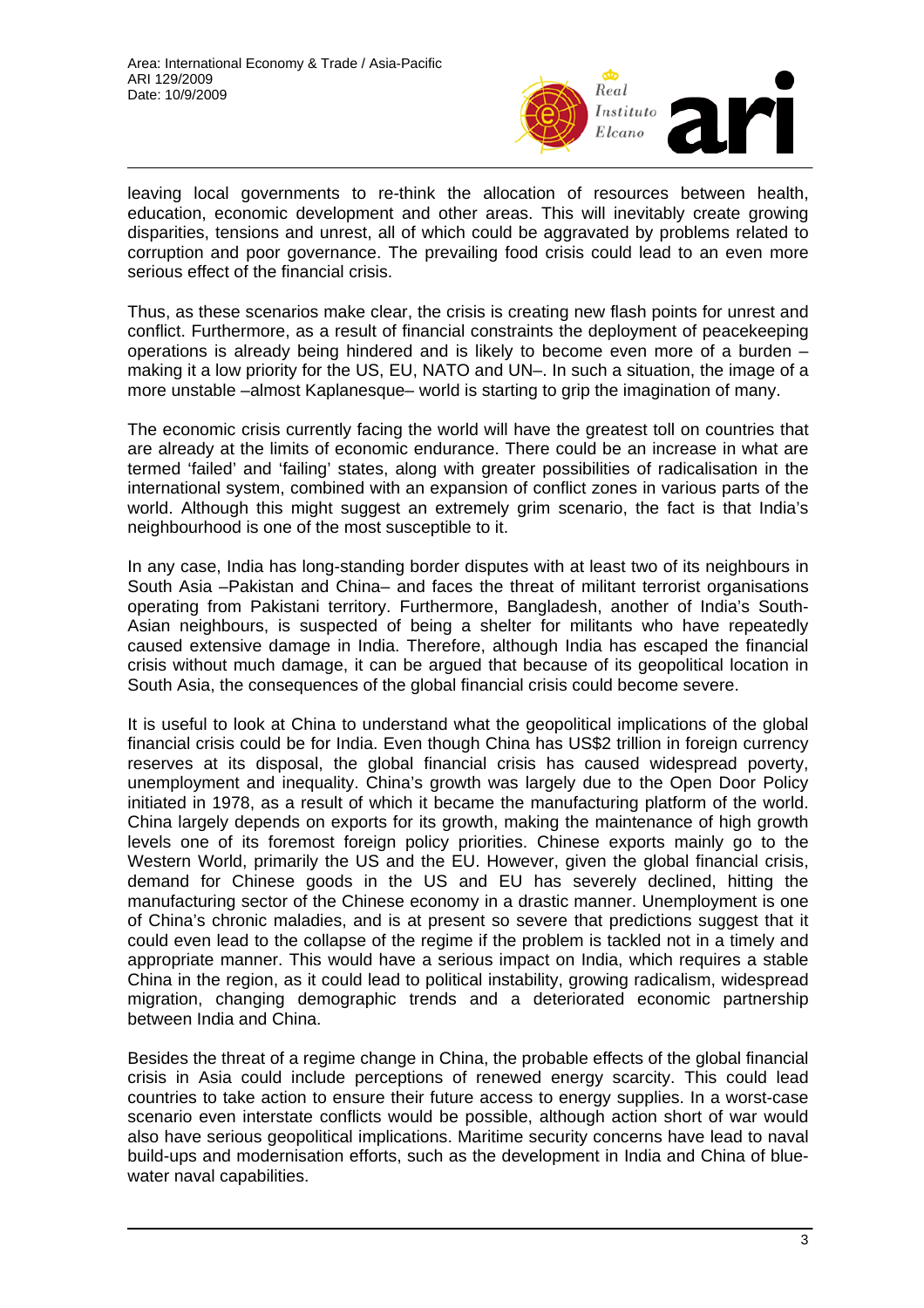

With respect to Pakistan, political instability and turmoil in Pakistan have always resulted in an adverse impact on India. Terrorism has always been a major hurdle in the bilateral relations between the two states. The repercussions of the Mumbai terror attack have still to be settled. The current civilian government in Pakistan is in its infancy and terrorism is one of its most critical challenges.

According to several analysts, Pakistan is one of the best examples of a state where economic pressure is feeding unrest and threatening the government. Growth has stalled, while food and fuel prices have risen drastically, classic ingredients for radicalisation. Besides, Pakintan's external sources of finance –foreign aid and remittances– are now under considerable pressure.

Apart from this, another source of concern regarding Pakistan is its border with Afghanistan. The global financial crisis has made the US less keen to intervene militarily, having an effect on NATO's current operations in Afghanistan as well as on the future of the alliance. In any case, the financial crisis has serious implications for the Afghanistan-Pakistan strategy because of the simple fact that the financial crisis will absorb a significant share of steadily decreasing resources for a considerable time in the near future. Thus, tackling terrorism in the face of a global financial crisis, with reduced aid from the US, could have grave implications for India. A stable and democratic Pakistan is in India's interest. The economic problems arising from the crisis could lead to funds being diverted from the fight against terrorism to providing temporary relief to Pakistan's citizens. However, should the Pakistani government not come to the rescue of its citizens its legitimacy would be undermined and a power vacuum could ensue in which elements detrimental to Indian interests might arise, such as another military dictator.

Similarly, Bangladesh needs foreign direct investment (FDI) of up to 28% of its GDP, which is almost US\$415 billion every year to reduce poverty in the country.<sup>1</sup> However, FDI is likely to slow down considerably. Likewise, foreign aid from the G-7 countries is likely to dwindle. India faces similar threats of a radicalisation in Bangladesh, that c[ou](#page-3-0)ld lead to the growth of militancy in India's North-Eastern territories. In any case, the separatist United Liberation Front of Asom (ULFA) is suspected of using Bangladeshi territory as a haven. Increasing militancy is a direct outcome of greater poverty and unemployment, and the worsening of either in any of India's neighbours will have adverse effects on India itself. The flow of illegal migrants from Bangladesh to the states of the North-East in general and Assam in particular has been a burning political issue in the region. Faced with a negative economic scenario the number of people migrating could drastically increase, leading to huge backlashes and undermining the North-East's already fragile political stability.

Democracy in Nepal is at a very early stage of development. The present state of economic hardship, in which the population is desperate for –even radical– solutions, the Maoists have a prime opportunity to increase their political clout in Nepal. Should this occur, China's influence in Nepal's internal affairs would increase, with long-term economic and strategic implications for India, given Nepal's historical role as a buffer state.

 $\overline{a}$ 

<span id="page-3-0"></span><sup>&</sup>lt;sup>1</sup> See B.H. Rashid (2008), 'How Does Global Financial Crisis Affect Bangladesh', www.sydneybashi*bangla.com/.../Harun\_Global%20financial%20crisis%20and%20.*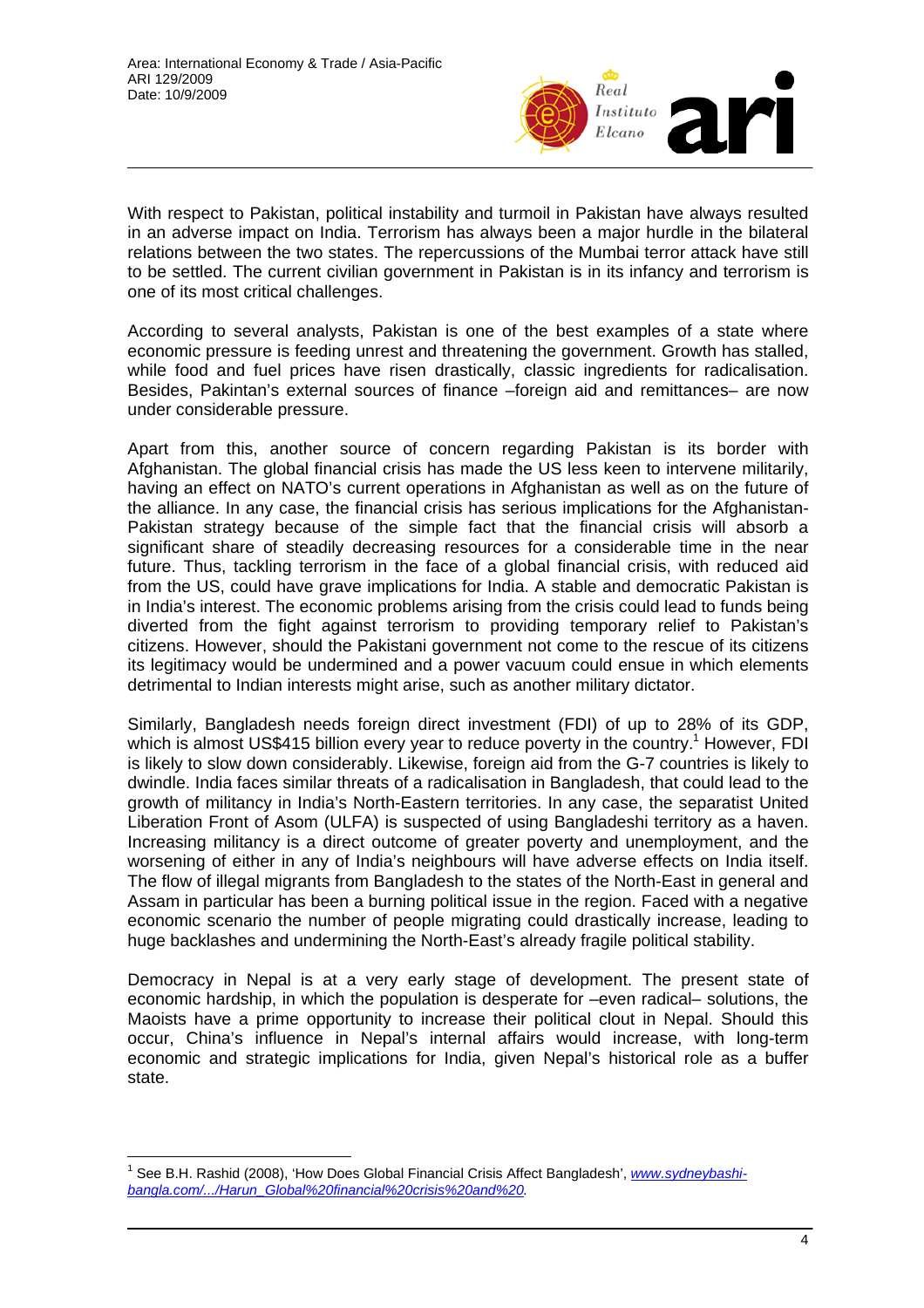

Hence, what is required at this juncture is a very high degree of collaborative engagement between the major states of the world and the region to tackle these multiple crises, even though domestic preoccupations might seem to demand more attention at this time.

However, the implications of such a scenario in India's neighbourhood are not altogether negative. Among other things, such a scenario creates a larger strategic space and India will have more room for manoeuvre in managing its relations with a more diverse set of powers, and with a greater flexibility than before.

It is in India's interest to encourage the trend towards a more diffuse and diversified international order. This, in any case, fits in well with India's preferences for a multi-polar world, including a multi-polar Asia. India's efforts should thus concentrate on building coalitions with other powers who share the same objectives. This basically means that a more energetic pursuit of relations with countries like Russia, Brazil, South Africa and Mexico is in India's best interests. The EU and some of its individual members, like France, could be useful political and economic partners for India.

In Asia, India needs a deeper engagement with Japan and Indonesia, and the cultivation of a more nuanced diplomacy towards China. Chinese and Indian positions on multilateral trade, climate change and several other global issues are similar. However, there are competitive aspects between the two countries as well, which have to be managed with prudence and firmness. Thus, India needs to go beyond the defensive and survival-first strategies that currently dominate its thinking.

At least for some time to come the impact of the global financial crisis will be a diminished market overseas, as a result of the revival of protectionism. Similarly there will be reduced prospects for attracting investment inflows from major capital-exporting countries. The cumulative effects of all these phenomena will be the destruction of employment and a rise in poverty within India itself. However, the government is using both fiscal stimuli and an easy monetary policy to prime the economy. Schemes like the National Rural Employment Guarantee Act (NREGA), which lead to both asset creation and employment generation in rural areas, provide a safety net for the rural poor.

Amidst the unfolding global financial crisis, India held its 15th Lok Sabha elections, which resulted in the triumph of the Congress and its allies, who together won 262 of 543 seats. The people of India showed their faith in the Congress, leading Manmohan Singh to his second term of office as Prime Minister.

Although the exact reasons of the Congress's victory remain a matter of political debate, it is clear that amidst the uncertainties prevailing in the international and domestic economy and polity, the masses voted for stability and continuity. Manmohan Singh played an instrumental role as Finance Minister in rescuing India from the BOP crisis in the early 1990s and the voters seem to have put their faith in his government to tide the country through these troubled times.

Moreover, the 'Look East' policy that India had been following since the 90s finally culminated into something specific with the signing of the India-ASEAN Free Trade Agreement. This is a step in the right direction as only a diversified range of trade partners can help the country mitigate the risks associated with international trade.